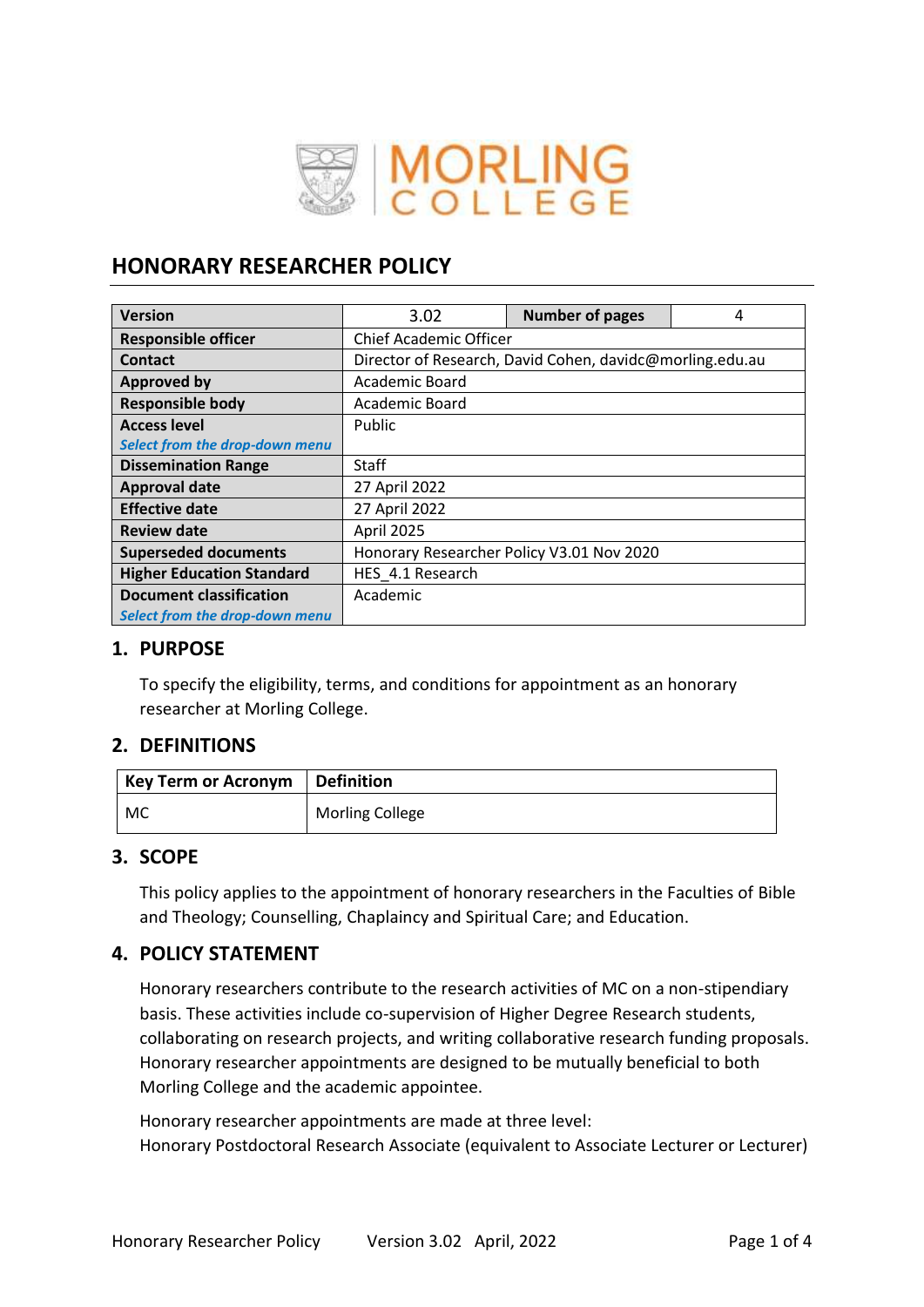Honorary Research Associate (equivalent to Lecturer or Senior Lecturer) Honorary Research Fellow (equivalent to Associate Professor or Professor).

All honorary researcher appointments are academic appointments, approved by the MC Board on the recommendation of the MC Academic Board, following consideration by the MC Research Committee. Reappointments can be approved by the Academic Board on the recommendation of the Research Committee. See 5.15 and 5.17.

# **5. PRINCIPLES**

### Criteria

- 5.1 A recognized contribution to research in theology, divinity, religious studies, or related disciplines or in education, counselling, or chaplaincy
- 5.2 An active research agenda and be able to demonstrate scholarship through recent research publications
- 5.3 HDR supervision experience desirable

### *Honorary Postdoctoral Research Associate*

- 5.4 Graduated with a PhD, DTheol or professional doctorate no more than five years prior to the application being made
- 5.5 Potential to engage in significant research
- 5.6 Able to be appointed as a co-supervisor of HDR students

#### *Honorary Research Associate*

- 5.7 Graduated with a PhD, DTheol or professional doctorate
- 5.8 A recognized contribution to research
- 5.9 At least five peer-reviewed journal articles, or scholarly book chapters, across a five-year period or an academic monograph every five to eight years
- 5.10 Able to be appointed as a supervisors or co-supervisors of HDR students

#### *Honorary Research Fellow*

- 5.11 Graduated with a PhD, DTheol or professional doctorate
- 5.12 Internationally recognised contribution to research
- 5.13 At least five peer-reviewed journal articles, or scholarly book chapters, across a five-year period and an academic monograph every five to eight years.

#### Term of Appointment

#### *Honorary Postdoctoral Research Associate*

- 5.14 Appointment is for 3 years, made within 5 years from date of PhD conferral
- 5.15 Renewable for up to two years provided it is within the 5-year period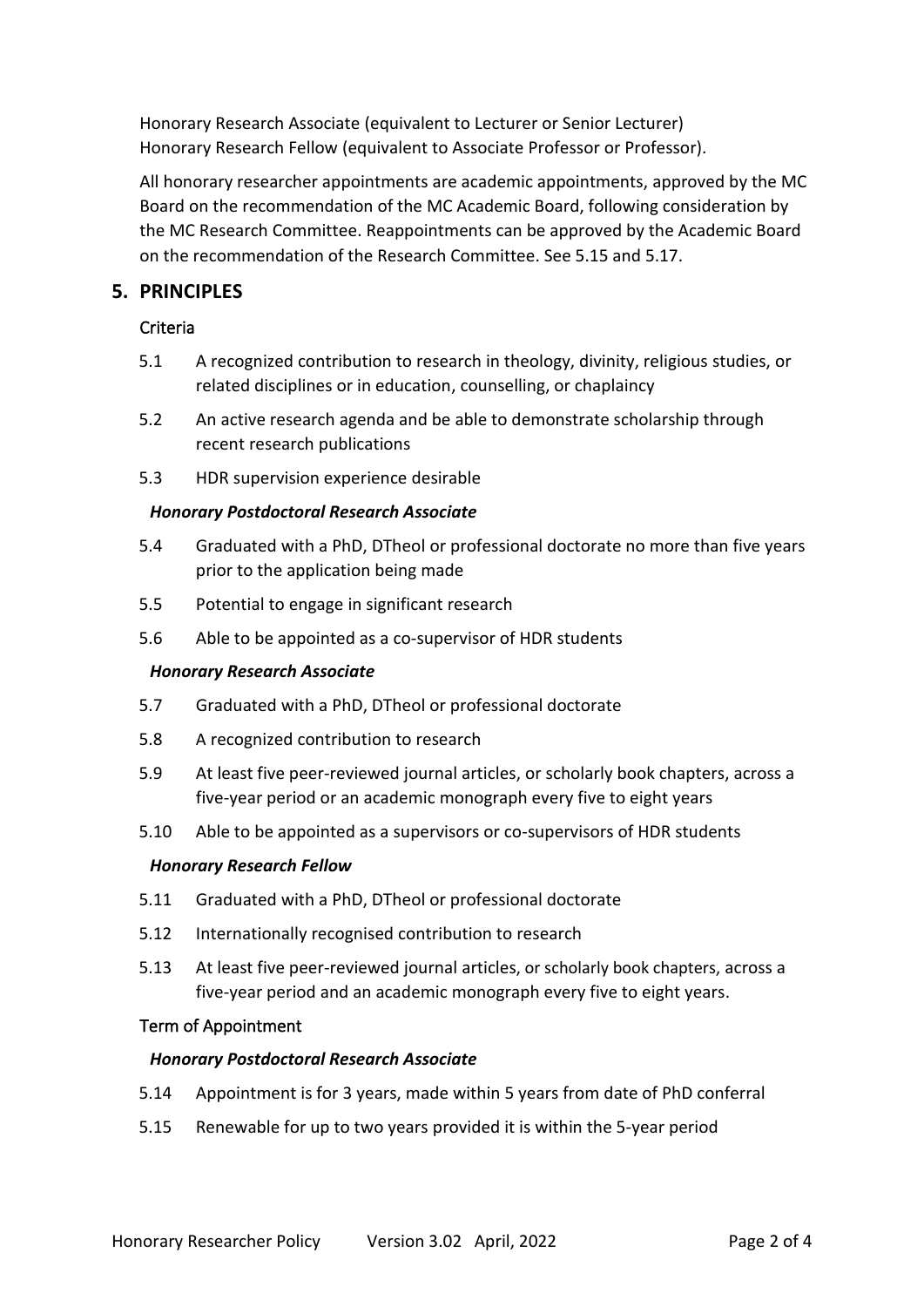#### *Honorary Research Associate and Honorary Research Fellow*

- 5.16 Appointment is for 3 years
- 5.17 Renewable subject to satisfactory annual research report

#### **Entitlements**

An honorary researcher is entitles to

- 5.18 MC Library membership with staff borrowing rights
- 5.19 access to any relevant research-related software that Morling provides for academic staff and HDR candidates
- 5.20 receive invitations to MC research and social events
- 5.21 apply for research grants
- 5.22 serve as external member of MC committees

#### Responsibilities

- 5.23 Publication of research
- 5.24 Include Morling College on the byline on publications
- 5.25 Participation in research seminars
- 5.26 Collegial exchange with academic staff to develop existing and emerging research strengths of the College
- 5.27 Submit annual report of research activity
- 5.28 Continue to affirm and uphold Morling's Statement of Beliefs (or an agreed alternative such as the Lausanne Covenant) and Community Code, and abide by any other stipulations included in the letter of appointment to the role.

### **6. RELATED DOCUMENTS AND LEGISLATION**

Higher Education Standards Framework Research Committee Terms of Reference

### **7. REFERENCES**

Avondale College Ltd, (3 October 2019) Adjunct and Conjoint Appointments Policy, version 6.

University of Divinity, (26 July 2019) Academic Staff Policy